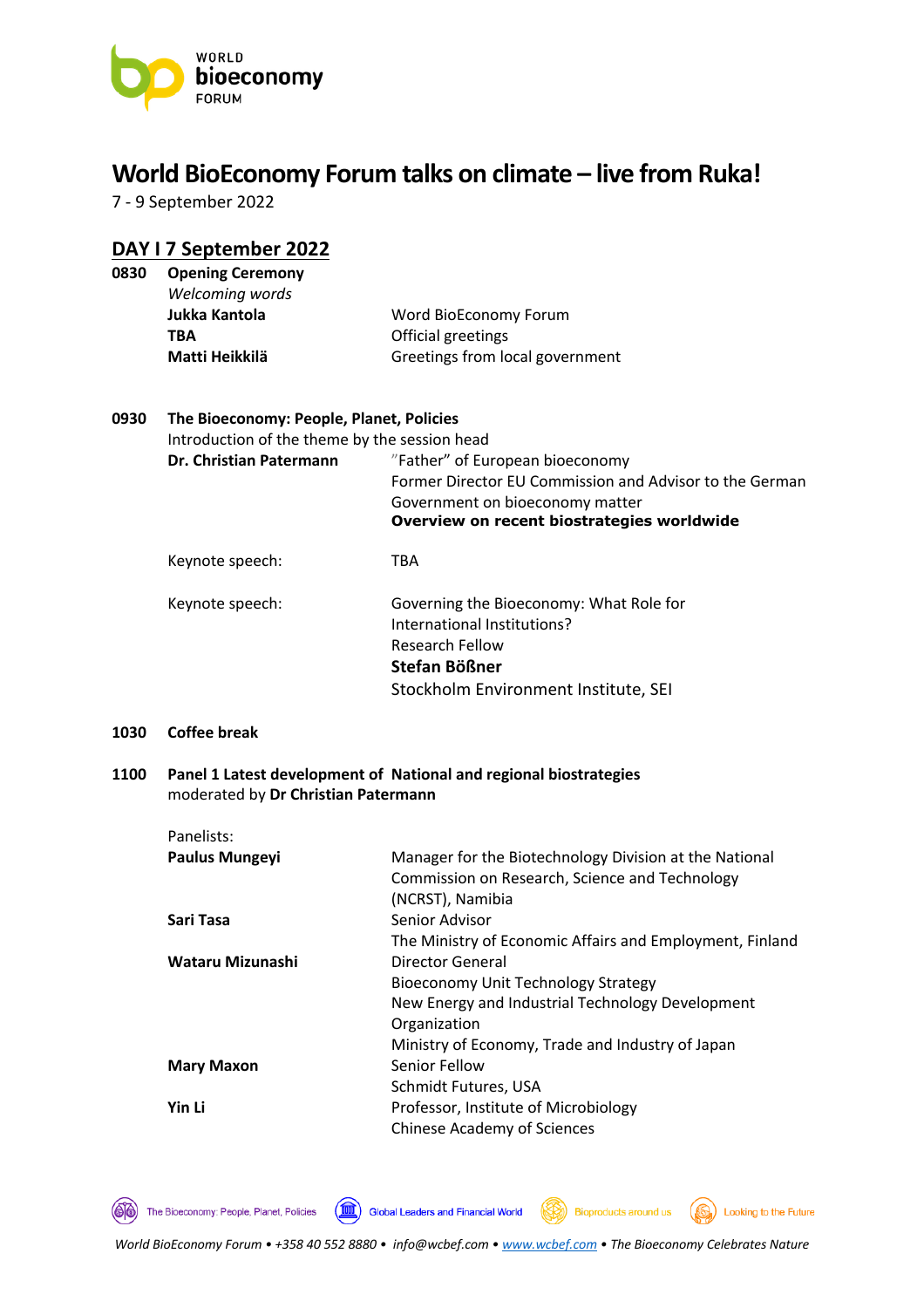

#### **1215 Lunch**

| 1330 | <b>Corporate leaders and the Financial World</b><br>Introduction of the theme by the session head |                                                                                                                                                                                         |
|------|---------------------------------------------------------------------------------------------------|-----------------------------------------------------------------------------------------------------------------------------------------------------------------------------------------|
|      | <b>Teresa Presas</b>                                                                              | Senior advisor World BioEconomy Forum                                                                                                                                                   |
| 1340 | Keynote speech:                                                                                   | Economy review<br><b>Rafael Cayuela</b><br><b>EMEAI Senior Strategy Development Director,</b><br>Corporate Chief Economist & the Chair of the EU<br>Sustainability Leadership Team, Dow |
| 1400 | Panel 2 Sustainable Financing moderated by                                                        |                                                                                                                                                                                         |
|      | <b>Michael Nettersheim</b>                                                                        | Managing Partner at European Circular Bioeconomy Fund<br><b>ECBEF</b>                                                                                                                   |
|      | Panelists:                                                                                        |                                                                                                                                                                                         |
|      | <b>Mark Wishnie</b>                                                                               | Chief Sustainability Officer and Head of Landscape<br>Capital, BTG Pactual                                                                                                              |
|      | Virginia Puzzolo                                                                                  | <b>Head of Programme</b><br>Bio-based industries, CBE JU                                                                                                                                |
|      | TBA<br><b>TBA</b>                                                                                 |                                                                                                                                                                                         |
| 1500 | <b>Coffee break</b>                                                                               |                                                                                                                                                                                         |
| 1530 | Keynote speech                                                                                    | Bioeconomy in the Industrial transformation<br><b>Adrian Leip</b>                                                                                                                       |
|      |                                                                                                   | Head of Sector Bioeconomy in the European Commission                                                                                                                                    |
| 1550 | Panel 3 CEO Panel moderated by                                                                    |                                                                                                                                                                                         |
|      | <b>Teresa Presas</b>                                                                              | Senior Advisor, World BioEconomy Forum                                                                                                                                                  |
|      | Panelists:                                                                                        |                                                                                                                                                                                         |
|      | <b>TBA</b>                                                                                        |                                                                                                                                                                                         |
|      | TBA<br>TBA                                                                                        |                                                                                                                                                                                         |
|      |                                                                                                   |                                                                                                                                                                                         |

**1715 End of the day I**

#### **1900 Get together dinner hosted by Kuusamo Town**

The Bioeconomy: People, Planet, Policies

Bioproducts around us (S) Looking to the Future

Global Leaders and Financial World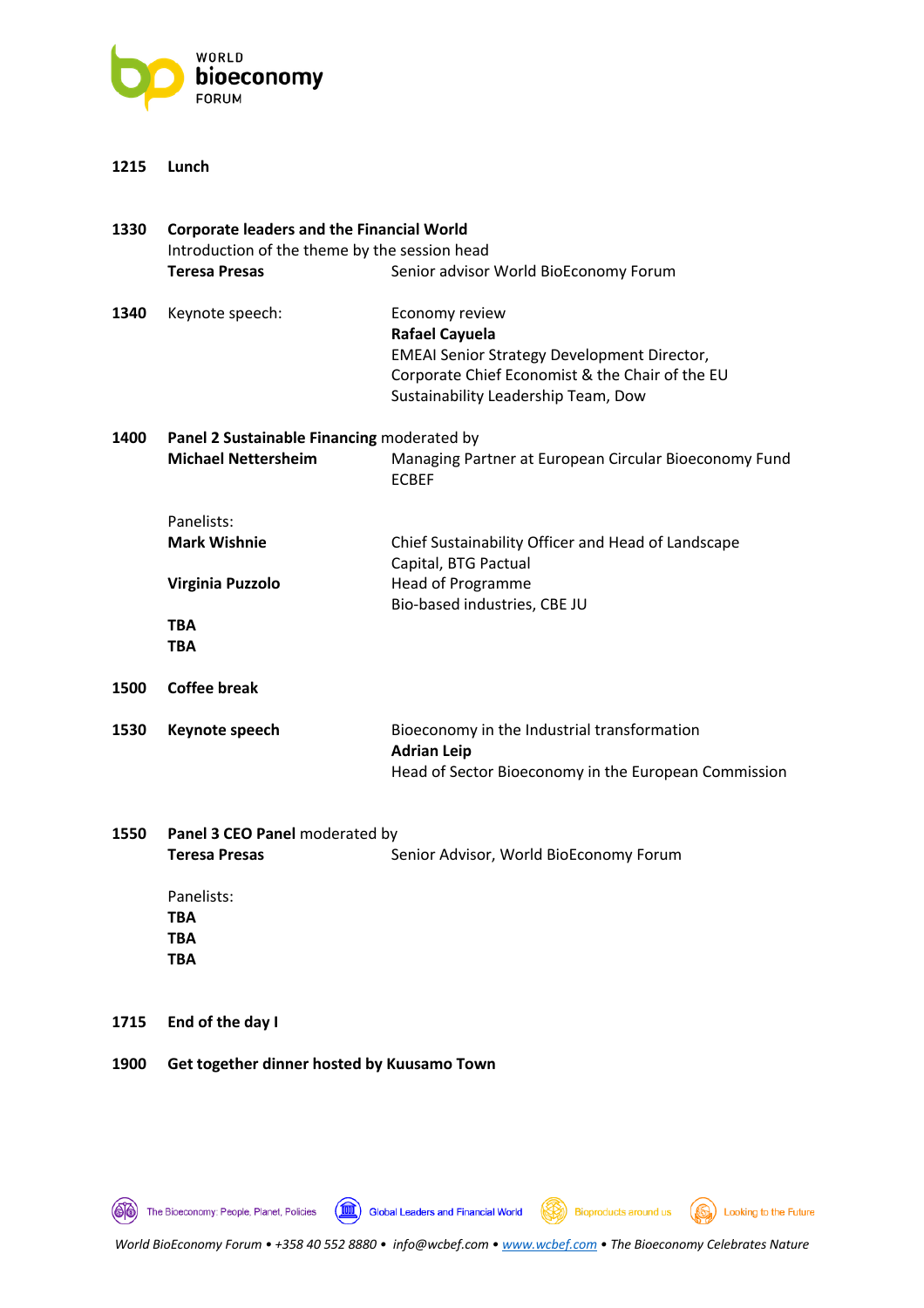

## **DAY II 8 September 2022**

| 0845 | Wrap up Day I                                                                                                         |                                                                                                                                                     |  |
|------|-----------------------------------------------------------------------------------------------------------------------|-----------------------------------------------------------------------------------------------------------------------------------------------------|--|
|      | <b>Bioproducts around us</b><br>introduction of the theme by the session head                                         |                                                                                                                                                     |  |
|      | <b>Ludo Diels</b>                                                                                                     | Senior advisor, Sustainable Chemistry Flemish<br>Institute for Technological Research (VITO),<br>Vice-chair of the Public-private-partnership SPIRE |  |
| 0900 | Keynote speech                                                                                                        | <b>TBA</b>                                                                                                                                          |  |
| 0915 | Panel 4 Role of processing technologies in enhancing sustainability and mitigating the<br>climate change moderated by |                                                                                                                                                     |  |
|      | Tiina Nakari-Setälä                                                                                                   | Head of Business Development at VTT                                                                                                                 |  |
|      | Panelists:                                                                                                            |                                                                                                                                                     |  |
|      | <b>Peep Pitk</b>                                                                                                      | CDO, Fibenol Biorefinery                                                                                                                            |  |
|      | Pasi Vainikka                                                                                                         | CEO, Solar Foods                                                                                                                                    |  |
|      | Amanda Keogh                                                                                                          | GM Sustainability and Marketing, Circa Group                                                                                                        |  |
|      | <b>Elias Junker</b><br><b>NN</b>                                                                                      | Area Sales Manager, ANDRTZ Laroche<br>Lignovalue plant VITO                                                                                         |  |
| 1030 | <b>Coffee break</b>                                                                                                   |                                                                                                                                                     |  |
| 1100 | Keynote speech                                                                                                        | <b>TBA</b>                                                                                                                                          |  |
| 1115 | Panel 5 Long lasting bio-based products moderated by                                                                  |                                                                                                                                                     |  |
|      | <b>Ludo Diels</b>                                                                                                     | Senior advisor, Sustainable Chemistry Flemish                                                                                                       |  |
|      |                                                                                                                       | Institute for Technological Research (VITO),                                                                                                        |  |
|      |                                                                                                                       | Vice-chair of the Public-private-partnership SPIRE                                                                                                  |  |
|      | Panelists:                                                                                                            |                                                                                                                                                     |  |
|      | <b>Ylwa Alwarsdotter</b>                                                                                              | <b>EVP Business Development</b>                                                                                                                     |  |
|      |                                                                                                                       | Sekab BioFuels & Chemicals AB                                                                                                                       |  |
|      | <b>TBA</b>                                                                                                            |                                                                                                                                                     |  |
|      | <b>TBA</b>                                                                                                            |                                                                                                                                                     |  |
|      | <b>TBA</b>                                                                                                            |                                                                                                                                                     |  |

**1230 Lunch** 

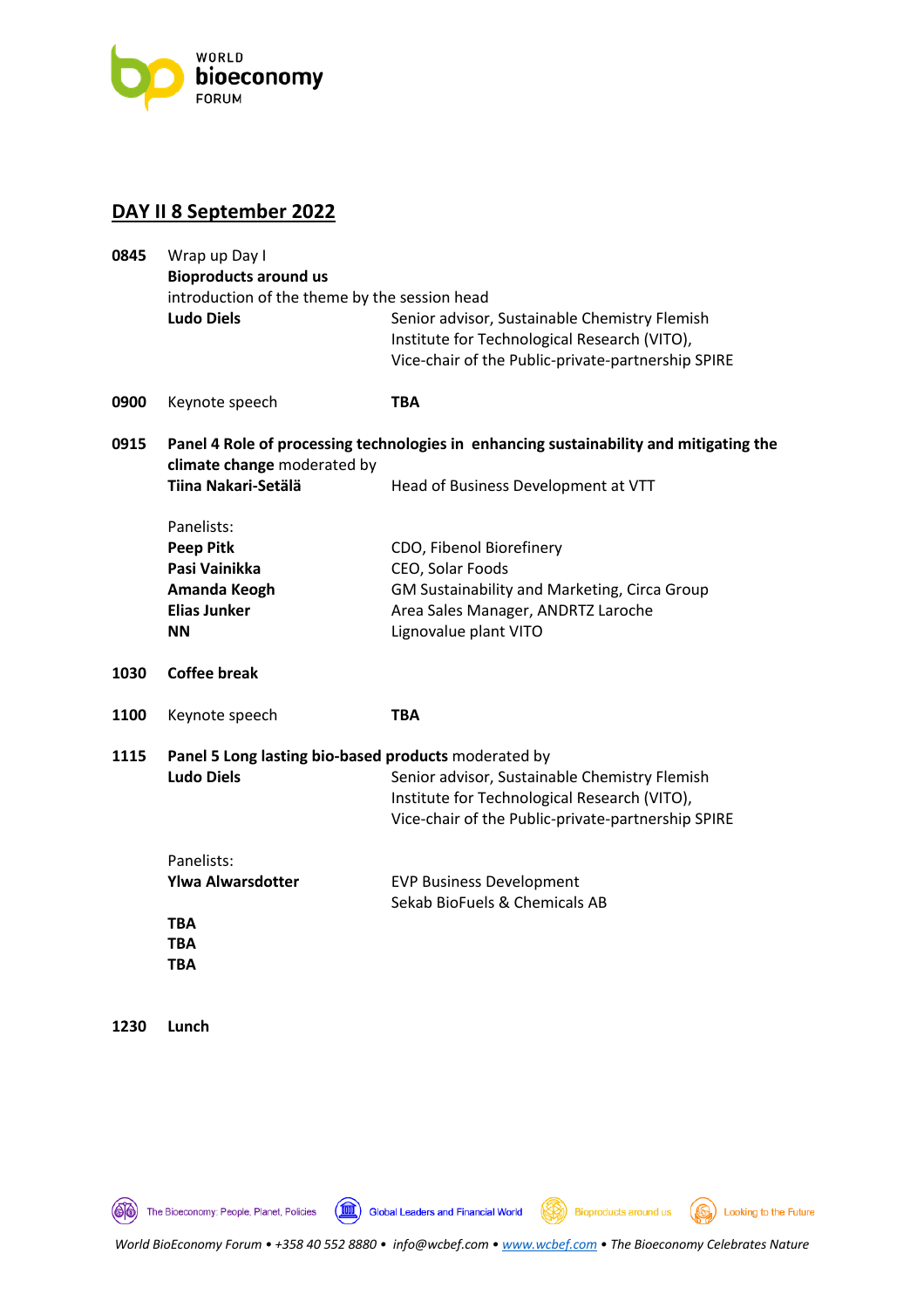

| 1345 | Looking to the Future<br>Introduction of the theme by the session head Mark Rudnicki                |                                                                                                      |
|------|-----------------------------------------------------------------------------------------------------|------------------------------------------------------------------------------------------------------|
|      | Keynote speech:                                                                                     | The importance of the IPCC report and the Climate<br>Resilience Development in bioeconomy strategies |
|      | <b>Hans Pörtner</b>                                                                                 | Professor                                                                                            |
|      |                                                                                                     | Alfred Wegener Institute of                                                                          |
|      |                                                                                                     | Polar and Marine Research, AWI                                                                       |
| 1410 | Panel 6 The role of forest bioeconomy in the climate resilience development pathway<br>moderated by |                                                                                                      |
|      | <b>Aida Greenbury</b><br>Panelists:                                                                 | Co-founder World BioEconomy Forum                                                                    |
|      | Antti Asikainen                                                                                     | EVP Research, Luke                                                                                   |
|      | <b>Yitagesu Tekle Tegegne</b>                                                                       | Team Leader, Global Forest Governance, EFI                                                           |
|      |                                                                                                     | Coordinator, Circular Bioeconomy Alliance                                                            |
|      | <b>Hans Pörtner</b>                                                                                 | Professor Alfred Wegener Institute of                                                                |
|      |                                                                                                     | Polar and Marine Research, AWI                                                                       |
| 1530 | <b>Coffee break</b>                                                                                 |                                                                                                      |
| 1600 | Keynote speech:                                                                                     | Developments of Carbon credit markets                                                                |
|      |                                                                                                     | <b>Jim Hourdequin</b>                                                                                |
|      |                                                                                                     | CEO, Lyme Timber                                                                                     |
| 1530 | <b>Coffee break</b>                                                                                 |                                                                                                      |
| 1600 | Keynote speech:                                                                                     | Developments of Carbon credit markets<br><b>Jim Hourdequin</b>                                       |
|      |                                                                                                     | CEO, Lyme Timber                                                                                     |
|      |                                                                                                     |                                                                                                      |
| 1610 | Panel 7 The bioeconomy role in the climate change mitigation<br>moderated by                        |                                                                                                      |
|      | Dr. Mark Rudnicki                                                                                   | Professor of Practice, Forest Biomaterials,                                                          |
|      |                                                                                                     | Michigan Technological University                                                                    |
|      | <b>Panellists:</b>                                                                                  |                                                                                                      |
|      | <b>Philip Osano</b>                                                                                 | Centre Director SEI Africa                                                                           |
|      | <b>Jeff Nuss</b>                                                                                    | Founder and Former President & CEO                                                                   |
|      |                                                                                                     | GreenWood Resources, Inc.                                                                            |
|      | <b>Rainer Häggblom</b><br><b>Michael Jenkins</b>                                                    | Chairman of the Board, Häggblom & Partners<br>CEO, Founding President                                |
|      |                                                                                                     | Forest trends association                                                                            |
|      |                                                                                                     |                                                                                                      |

**1730 Closing of the Day II**

The Bioeconomy: People, Planet, Policies

**1900 Gala Dinner**

*World BioEconomy Forum • +358 40 552 8880 • info@wcbef.com • www.wcbef.com • The Bioeconomy Celebrates Nature*

Global Leaders and Financial World (Seperation Bioproducts around us (Seperation Looking to the Future